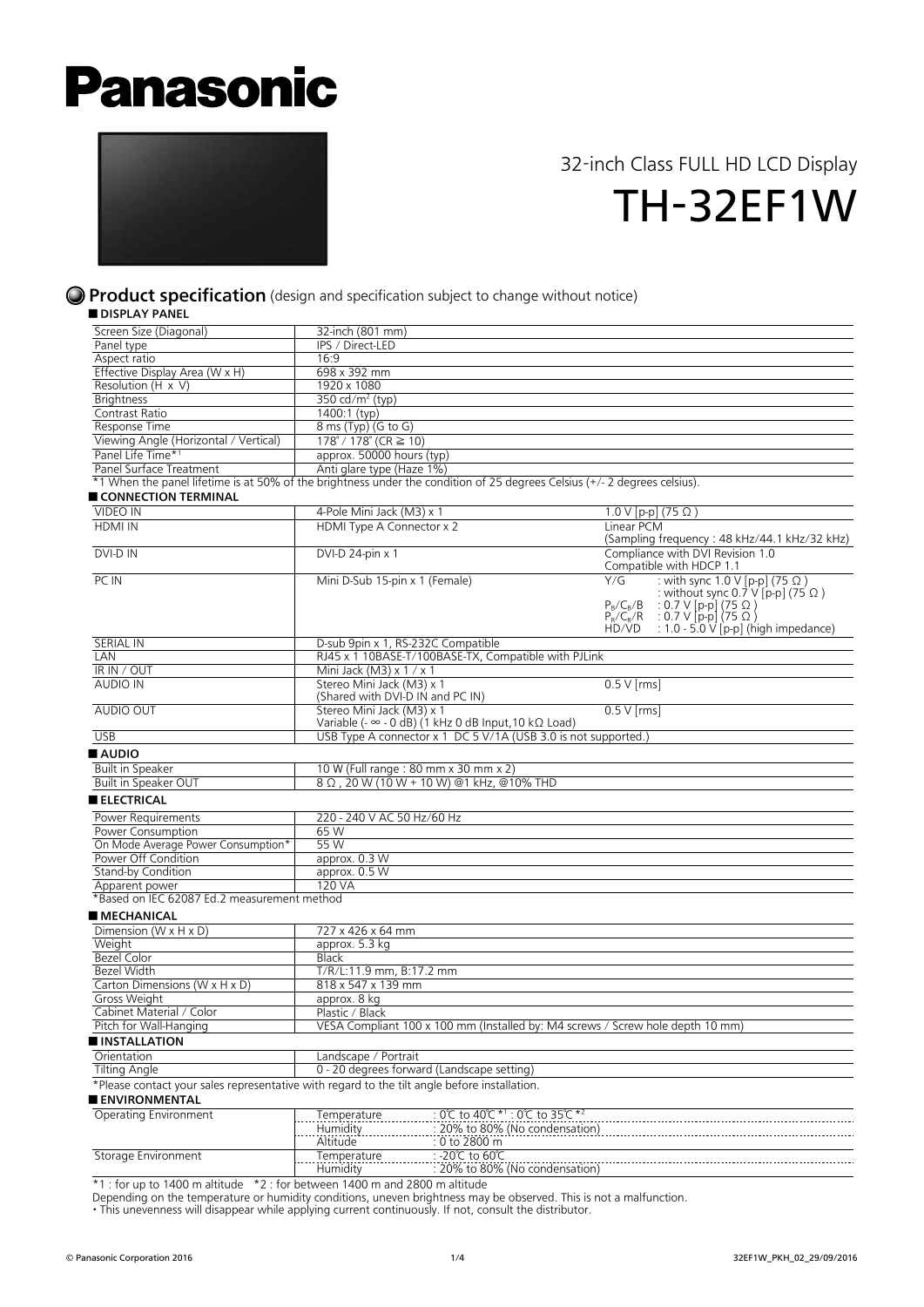#### **O** MAIN FEATURE

| Digital Zoom                                      | Yes      |
|---------------------------------------------------|----------|
| Multi Display*1                                   | Yes      |
| Power ON Screen Delay                             | Yes      |
| 1:1 Pixel mode                                    | Yes      |
| Auto setup                                        | Yes      |
| Screen Saver                                      | Yes      |
| PC Power Management                               | Yes      |
| DVI-D Power Management                            | Yes      |
| <b>HDMI Power Management</b>                      | Yes      |
| Input Lock                                        | Yes      |
| <b>Button Lock</b>                                | Yes      |
| Remote-control User Level                         | Yes      |
| Input Search                                      | Yes      |
| USB Media Player* <sup>2</sup>                    | Yes      |
| Data Cloning                                      | Yes      |
| Early Warning Software compatible                 | Yes      |
| Multi Monitoring & Control<br>Software compatible | Yes      |
| Operating Time* <sup>3</sup>                      | 16h / 7d |

\*1 Multi Display Setting function cannot be used with USB Media Player. \*2 USB input has some restrictions. Please refer to operating

instructions for more information.<br>
\*3 In case of running for a long time, the moving image is recommended<br>
to be displayed. If you display a still picture for an extended period,<br>
the image retention might remain on the s







#### CONNECTION TERMINAL



\* Specifications and appearance are subject to change without notice.

### **O OPTIONAL ACCESSORIES**

Pedestal Stand TY-ST32PE1

#### O STANDARD (CERTIFICATIONS)

| SAFFTY REGULATIONS     | IFC60065            |
|------------------------|---------------------|
|                        | AS/N7S Deviation    |
|                        | (AS/NZS 60065:2012) |
| RADIATION REGUI ATIONS | AS/NZS CISPR32:2013 |
|                        | <b>RCM Mark</b>     |

#### O REMOTE CONTROL TRANSMITTER

| Power Requirements                   | DC 3 V                   |
|--------------------------------------|--------------------------|
|                                      | (2 x AAA Size batteries) |
| Operating distance                   | approx. 7 m <sup>*</sup> |
| Weight                               | approx. 63 g             |
|                                      | including batteries      |
| Dimemsions ( $W \times H \times D$ ) | 44 x 105 x 20.5 mm       |
|                                      |                          |

\*When operated directly in front of receptor.

#### O INCLUDED ACCESSORIES

- AC cord (approx. 1.8 m) - Remote Control - Batteries (AAA size) x 2 - Clamper x 3

**O DIMENSIONS** Cautions: This drawing is not a scale Units : mm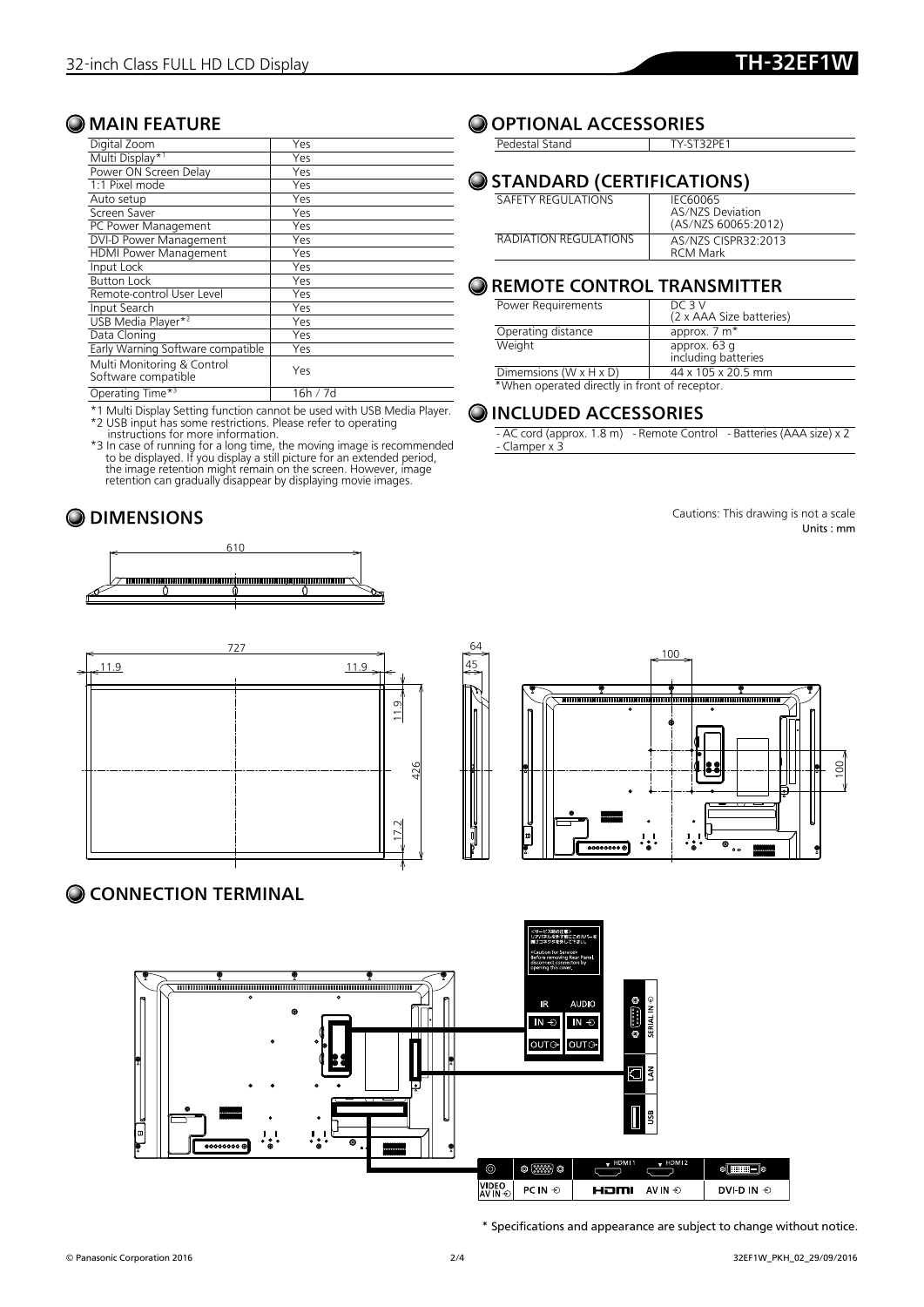### List of correspondence signals

D:DVI-D H:HDMI

| Correspondence signal                            | Resolution                      |                 | Scan rate      | Dot clock rate | Format             |
|--------------------------------------------------|---------------------------------|-----------------|----------------|----------------|--------------------|
| NTSC/NTSC4.43/                                   | (dot)                           | Horizontal(kHz) | Vertical(Hz)   | (MHz)          |                    |
| PAL-M/PAL60                                      | 720 x 480i                      | 15.73           | 59.94          |                | $\vee$             |
| PAL/PAL-N/SECAM                                  | 720 x 576i                      | 15.63           | 50.00          | $\sim$         | $\vee$             |
| 525i (480i)                                      | 720 x 480                       | 15.73           | 59.94          | 13.50          | R/Y                |
| 625i (576i)                                      | 720 x 576i                      | 15.63           | 50.00          | 13.50          | R/Y                |
| 525i (480i)                                      | 720 (1440) x 480 <sup>1*2</sup> | 15.73           | 59.94          | 27.00          | D/H                |
| 625i (576i)                                      | 720 (1440) x 576 <sup>*2</sup>  | 15.63           | 50.00          | 27.00          | D/H                |
| 525p (480p)                                      | 720 x 483                       | 31.47           | 59.94          | 27.00          | R/Y/D/H            |
| 625p (576p)                                      | 720 x 576                       | 31.25           | 50.00          | 27.00          | R/Y/D/H            |
| 750 (720) /60p                                   | 1280 x 720                      | 45.00<br>37.50  | 60.00<br>50.00 | 74.25<br>74.25 | R/Y/D/H            |
| 750 (720) /50p<br>1125 (1080) /60i <sup>*1</sup> | 1280 x 720<br>1920 x 1080i      | 33.75           | 60.00          | 74.25          | R/Y/D/H<br>R/Y/D/H |
| 1125 (1080) /50i                                 | 1920 x 1080i                    | 28.13           | 50.00          | 74.25          | R/Y/D/H            |
| 1125 (1080) /24p                                 | 1920 x 1080                     | 27.00           | 24.00          | 74.25          | R/Y/D/H            |
| 1125 (1080) /24PsF                               | 1920 x 1080i                    | 27.00           | 48.00          | 74.25          | R/Y                |
| 1125 (1080) /25p                                 | 1920 x 1080                     | 28.13           | 25.00          | 74.25          | R/Y/D/H            |
| 1125 (1080) /30p                                 | 1920 x 1080                     | 33.75           | 30.00          | 74.25          | R/Y/D/H            |
| 1125 (1080) /60p                                 | 1920 x 1080                     | 67.50           | 60.00          | 148.50         | R/Y/D/H            |
| 1125 (1080) /50p                                 | 1920 x 1080                     | 56.25           | 50.00          | 148.50         | R/Y/D/H            |
|                                                  | 640 x 400                       | 31.47           | 70.09          | 25.18          | R/Y/D/H            |
| 640 x 400                                        | 640 x 400                       | 37.86           | 85.08          | 31.50          | R/Y/D/H            |
|                                                  | 640 x 480                       | 31.47           | 59.94          | 25.18          | R/Y/D/H            |
|                                                  | 640 x 480                       | 35.00           | 66.67          | 30.24          | R/Y/D/H            |
| 640 x 480                                        | 640 x 480                       | 37.86           | 72.81          | 31.50          | R/Y/D/H            |
|                                                  | 640 x 480                       | 37.50           | 75.00          | 31.50          | R/Y/D/H            |
|                                                  | 640 x 480                       | 43.27           | 85.01          | 36.00          | R/Y/D/H            |
|                                                  | 800 x 600                       | 35.16           | 56.25          | 36.00          | R/Y/D/H            |
|                                                  | 800 x 600                       | 37.88           | 60.32          | 40.00          | R/Y/D/H            |
| 800 x 600                                        | 800 x 600                       | 48.08           | 72.19          | 50.00          | R/Y/D/H            |
|                                                  | 800 x 600                       | 46.88           | 75.00          | 49.50          | R/Y/D/H            |
|                                                  | 800 x 600                       | 53.67           | 85.06          | 56.25          | R/Y/D/H            |
| 832 x 624                                        | 832 x 624                       | 49.72           | 74.55          | 57.28          | R/Y/D/H            |
| 852 x 480                                        | 852 x 480                       | 31.47           | 59.94          | 34.24          | D/H                |
|                                                  | 1024 x 768                      | 39.55           | 50.00          | 51.89          | D/H                |
|                                                  | 1024 x 768                      | 48.36           | 60.00          | 65.00          | R/Y/D/H            |
| 1024 x 768                                       | 1024 x 768                      | 56.48           | 70.07          | 75.00          | R/Y/D/H            |
|                                                  | 1024 x 768                      | 60.02           | 75.03          | 78.75          | R/Y/D/H            |
|                                                  | 1024 x 768                      | 65.55           | 81.63          | 86.00          | R/Y/D/H            |
|                                                  | 1024 x 768                      | 68.68           | 85.00          | 94.50          | R/Y/D/H            |
| 1066 x 600                                       | 1066 x 600                      | 37.64           | 59.94          | 53.00          | D/H                |
|                                                  | 1152 x 864                      | 53.70           | 60.00          | 81.62          | D/H                |
| 1152 x 864                                       | 1152 x 864                      | 63.99           | 70.02          | 94.20          | R/Y/D/H            |
|                                                  | 1152 x 864                      | 67.50           | 75.00          | 108.00         | R/Y/D/H            |
|                                                  | 1152 x 864                      | 77.09           | 85.00          | 119.65         | R/Y/D/H            |
| 1152 x 870                                       | 1152 x 870                      | 68.68           | 75.06          | 100.00         | R/Y/D/H            |
| 1280 x 720                                       | 1280 x 720                      | 44.76           | 60.00          | 74.48          | R/Y/D/H            |
|                                                  | 1280 x 768                      | 39.55           | 49.94          | 65.18          | R/Y/D/H            |
| 1280 x 768                                       | 1280 x 768                      | 47.70           | 60.00          | 80.14          | R/Y/D/H            |
|                                                  | 1280 x 768                      | 47.78           | 59.87          | 79.50          | R/Y/D/H            |
| 1280 x 800                                       | 1280 x 800<br>1280 x 800        | 41.20<br>49.31  | 50.00<br>59.91 | 68.56<br>71.00 | R/Y/D/H<br>R/Y/D/H |
|                                                  | 1280 x 800                      | 49.70           | 59.81          | 83.50          | R/Y/D/H            |
|                                                  | 1280 x 960                      | 60.00           | 60.00          | 108.00         | R/Y/D/H            |
| 1280 x 960                                       | 1280 x 960                      | 85.94           | 85.00          | 148.50         | R/Y                |
|                                                  | 1280 x 1024                     | 63.98           | 60.02          | 108.00         | R/Y/D/H            |
| 1280 x1024                                       | 1280 x 1024                     | 79.98           | 75.02          | 135.00         | R/Y/D/H            |
|                                                  | 1280 x 1024                     | 91.15           | 85.02          | 157.50         | R/Y/D/H            |
|                                                  | 1360 x 768                      | 47.71           | 60.02          | 85.50          | D/H                |
| 1360 x 768                                       | 1360 x 768                      | 47.70           | 60.00          | 84.72          | D/H                |
|                                                  | 1360 x 768                      | 47.72           | 59.80          | 84.75          | D/H                |
|                                                  | 1366 x 768                      | 39.55           | 50.00          | 69.92          | D/H                |
|                                                  | 1366 x 768                      | 48.39           | 60.03          | 86.71          | R/Y/D/H            |
| 1366 x 768                                       | 1366 x 768                      | 48.00           | 60.00          | 72.00          | R/Y/D/H            |
|                                                  | 1366 x 768                      | 39.56           | 49.89          | 69.00          | R/Y/D/H            |
|                                                  | 1366 x 768                      | 47.71           | 59.79          | 85.50          | R/Y/D/H            |
|                                                  | 1400 x 1050                     | 65.22           | 60.00          | 122.61         | D/H                |
| 1400 x 1050                                      | 1400 x 1050                     | 82.20           | 75.00          | 155.85         | R/Y/D/H            |
|                                                  | 1440 x 900                      | 55.47           | 59.90          | 88.75          | R/Y/D/H            |
| 1440 x 900                                       | 1440 x 900                      | 55.92           | 60.00          | 106.47         | R/Y/D/H            |
|                                                  | 1600 x 900                      | 46.30           | 50.00          | 97.05          | D/H                |
|                                                  | 1600 x 900                      | 60.00           | 60.00          | 108.00         | D/H                |
| 1600 x 900                                       | 1600 x 900                      | 55.99           | 59.95          | 118.25         | D/H                |
|                                                  | 1600 x 900                      | 55.92           | 60.00          | 119.00         | D/H                |
| 1680 x 1050                                      | 1680 x 1050                     | 65.29           | 59.95          | 146.25         | R/Y/D/H            |
| 1600 x 1200                                      | 1600 x 1200*3                   | 75.00           | 60.00          | 162.00         | R/Y/D/H            |
|                                                  | 1920 x 1080*4                   | 66.59           | 59.93          | 138.50         | R/Y/D/H            |
| 1920 x 1080                                      | 1920 x 1080                     | 67.50           | 60.00          | 148.50         | R/Y/D/H            |
| 1920 x 1200                                      | 1920 x 1200*3                   | 74.04           | 59.95          | 154.00         | R/Y/D/H            |

● The signal format distinguished automatically will be sometimes indication different from an actual input signal.

\*1: When 1125 (1035) /60i signal is input, it is displayed as 1125 (1080) /60i signal. \*3: Displayed with image elements thinned out in the image processing circuit. \*2: Pixel-Repetition signal (dot clock frequency 27.0 MHz) only \*4: Based on VESA CVT-RB (Reduced Blanking) standard